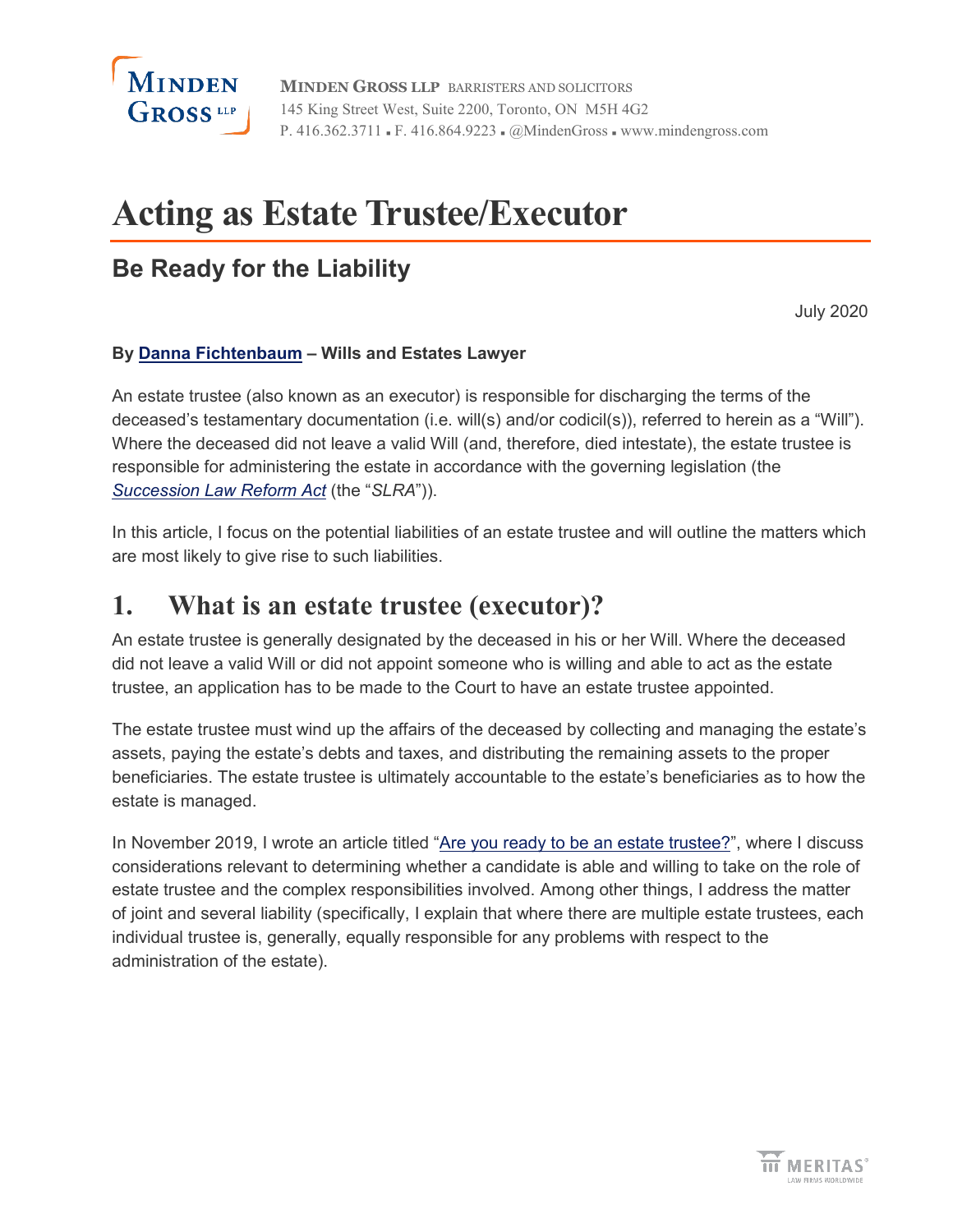

#### **2. Ascertaining assets**

The estate trustee is responsible, with the assistance of a lawyer, as required, for gathering and managing the estate's assets. The estate trustee ought to make all reasonable inquiries to ensure that no asset is missed.

Such inquiries include (particularly when there is any concern that there may be unknown/unascertained assets):

- $\Box$  writing to various financial institutions to inquire whether the deceased had assets there at the date of death;
- $\square$  conducting a search in the jurisdiction in which the deceased resided/carried on business to determine whether the deceased, or any of his/her corporations, owned real property therein;
- $\square$  searching the deceased's residence(s) to locate any personal property of significant value, including any keys to safety deposit boxes;
- $\Box$  determining whether the deceased had any genetic materials stored and, if so, determining the deceased's intentions regarding such materials after his or her death and taking the necessary action to implement those intentions;
- $\square$  prompt collection of outstanding debts owing to the deceased;
- $\square$  cancelling any memberships and other similar affiliations that would cause the estate to incur unnecessary expense.

Failure to determine and protect the deceased's assets on a timely basis could result in reduced compensation for the estate trustee (in the event that the asset is never discovered). It could also lead to liability, to the extent that the asset is later uncovered and found to have diminished in value because the estate trustee failed to act promptly (for example, investments may go bad, businesses may fail to operate, and rent may not be collected and ultimately become unrecoverable).

# **3. Paying debts**

The deceased's legitimate creditors are entitled to payment before distribution is made to the deceased's beneficiaries. An estate trustee who distributes estate funds without advertising for creditors is personally liable to any creditor who is subsequently ascertained, to the extent of the lesser of the debts owed to such creditors and the value of the estate that was distributed.

Consequently, many estate trustees advertise for creditors in a newspaper or, more frequently, electronically. The cost of "paper" advertising may exceed \$1,500 (depending on the size and circulation of the publication), while the cost of electronic advertising is, generally, much lower.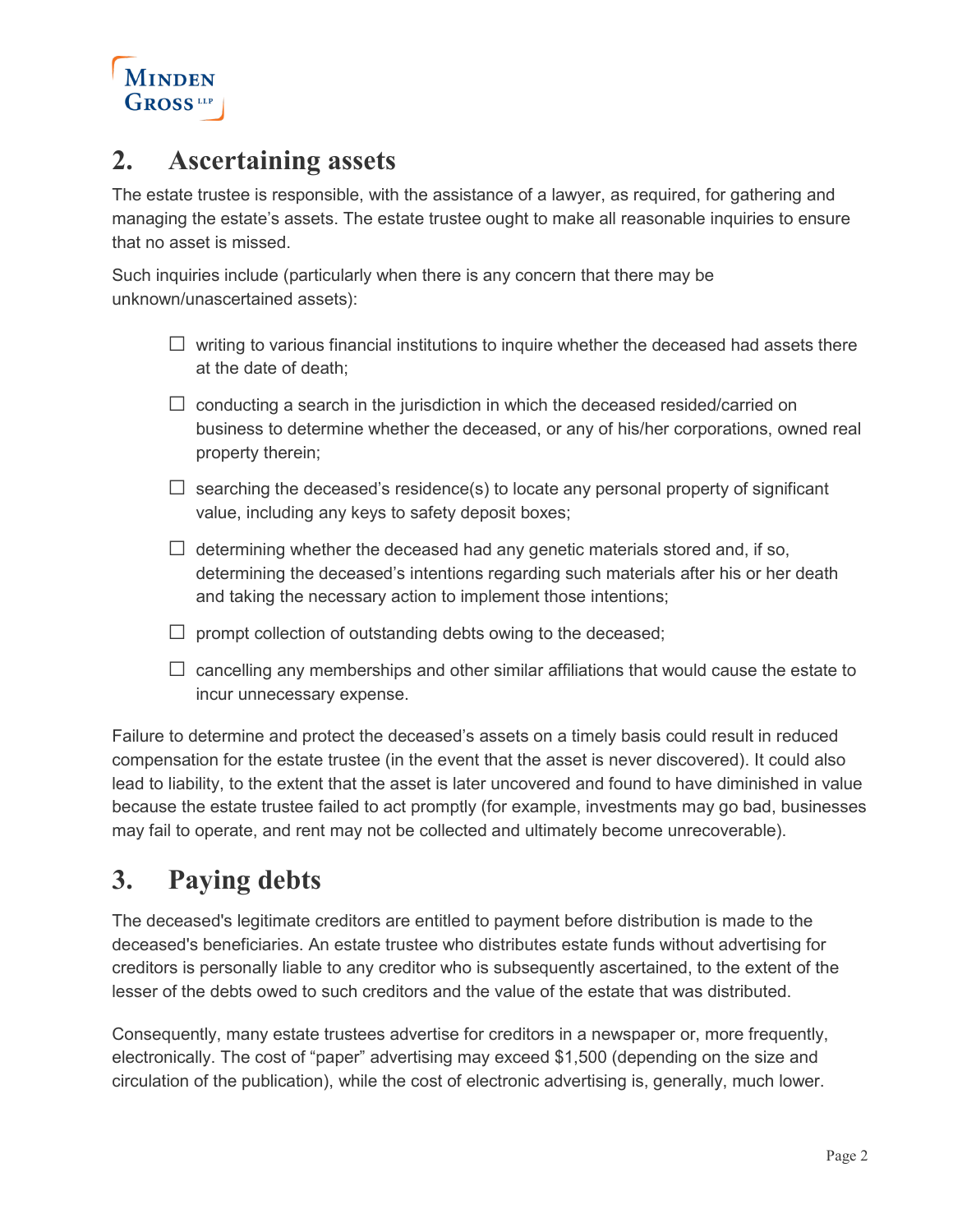

An estate trustee who is certain that the deceased had no, or minimal, liabilities at the time of death may decide that the estate should not incur the expense of advertising for creditors. In such cases, the estate trustee may choose to request indemnification from the estate's beneficiaries against any claims that may arise on account of any unknown, legitimate creditors.

# **4. Dealing with taxes**

The "terminal" tax return (covering the period from January 1 prior to the deceased's death until and including the date of death) must be filed with the Canada Revenue Agency (the "CRA") within a specific timeframe.

In addition, T3 trust income tax and information returns must be filed as necessary from the date of death until the administration of the estate has been completed to report all income attributable to the estate.

An estate trustee who distributes estate funds without obtaining a final Clearance Certificate from the CRA is personally liable for any unpaid taxes, interest and penalties, to the extent of the lesser of such tax liability and the value of the estate assets that were distributed. Consequently, if the estate trustee decides to make a distribution without obtaining a Clearance Certificate (which can often take an extremely long time to process), the estate trustee should request that the estate's residuary beneficiaries indemnify the estate trustee against any income tax liability which may arise (to the extent of such beneficiary's proportionate share of the estate).

Substantial tax savings may be achieved by elections and allocations permitted under the *[Income](https://laws-lois.justice.gc.ca/eNg/acts/I-3.3/)  [Tax Act](https://laws-lois.justice.gc.ca/eNg/acts/I-3.3/)*. In most circumstances, the estate trustee should consider retaining an accountant to provide tax advice. Failure to take advantage of available savings may result in the beneficiaries looking to the estate trustee to take financial responsibility for the corresponding loss.

# **5. Determining, and distributing to, beneficiaries**

If the Will was executed after March 31, 1978, the terms "child", "children" and "issue" include children and issue born out of wedlock (unless the Will provides otherwise). If the Will does not provide otherwise, the estate trustee should not distribute estate funds without making "reasonable" inquiries to determine the identity of all persons who may be within the class of beneficiaries named. In addition, as of 2017, the relevant legislation was amended to include posthumouslyconceived children and issue under the respective definitions (i.e. children and other issue conceived after the deceased's death (for example, as a result of the use of stored genetic materials).

Unless the Will authorizes an estate trustee to do so, a bequest should not be delivered or paid to a minor (a person under the age of 18 years), since a minor cannot give a valid receipt.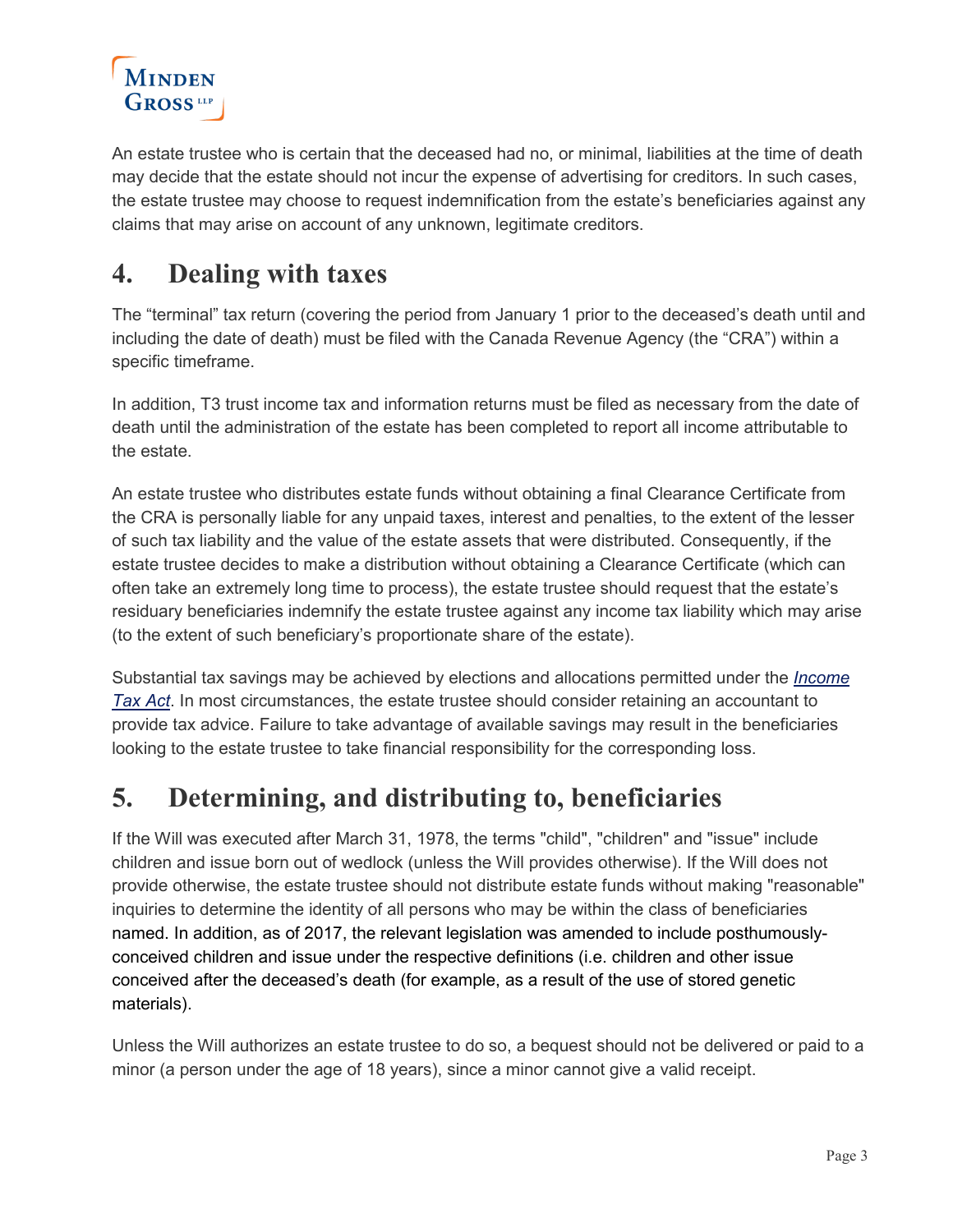# **MINDEN GROSS** LLP

Delivery/payment to the minor's parents or other relatives is also not permissible absent authorization by the Will or a court.

Final distribution of the estate's assets should occur only after the estate trustee has provided an accounting of the administration of the estate to all beneficiaries and has received their approval of the accounting. The estate trustee must present a detailed accounting to the Court in order to be finally discharged of his or her responsibilities if any beneficiary will not or cannot (due to age or disability) provide approval.

# **6. Purchasing estate assets**

An estate trustee must not purchase estate assets unless the Will specifically authorizes it or the purchase receives Court/beneficiary approval. If an estate trustee purchases estate assets without such authorization or approval, the purchase may be set aside or the estate trustee may be required to account to the beneficiaries for any profit made by the estate trustee.

# **7.** *Family Law Act*

The *[Family Law Act](https://www.ontario.ca/laws/statute/90f03)* (the "*Act*") recognizes the equal contribution of spouses to a marriage and attempts to ensure that, on the death of one of them, the surviving spouse is entitled to at least half of the aggregate net value of the wealth acquired by both spouses during the marriage.

In certain circumstances a surviving spouse may be entitled to choose either the benefits provided under the deceased spouse's Will or to take their entitlement under the *Act*. The choice must be made within six months after the date of death of the deceased spouse. Until that timeframe expires, no distribution should be made out of the estate without the consent of the spouse or an order of the Court.

This issue should be considered any time a surviving spouse is left less under the Will than what he or she would be entitled to under the *Act* (in those cases, the spouse will likely "elect" to take their entitlements under the *Act* rather than receive what is gifted under the Will).

# **8. Dependant support claims**

Under the *[SLRA](https://www.ontario.ca/laws/statute/90s26)*, certain relatives of the deceased, including a spouse, a common-law spouse, a former spouse, children, grandchildren, parents and siblings, can bring a claim against the estate asserting that they have not been "adequately provided for" by the deceased. As of 2017, the relevant legislation was amended to include posthumously-conceived children (i.e., children conceived after the deceased's death) as a category of dependant, if certain conditions are met.

Such a claim must, generally, be brought within six months of a grant of a Certificate of Appointment of Estate Trustee. It is extremely important that the estate's assets not be distributed if there is any possibility – however remote – that a support claim may be commenced.